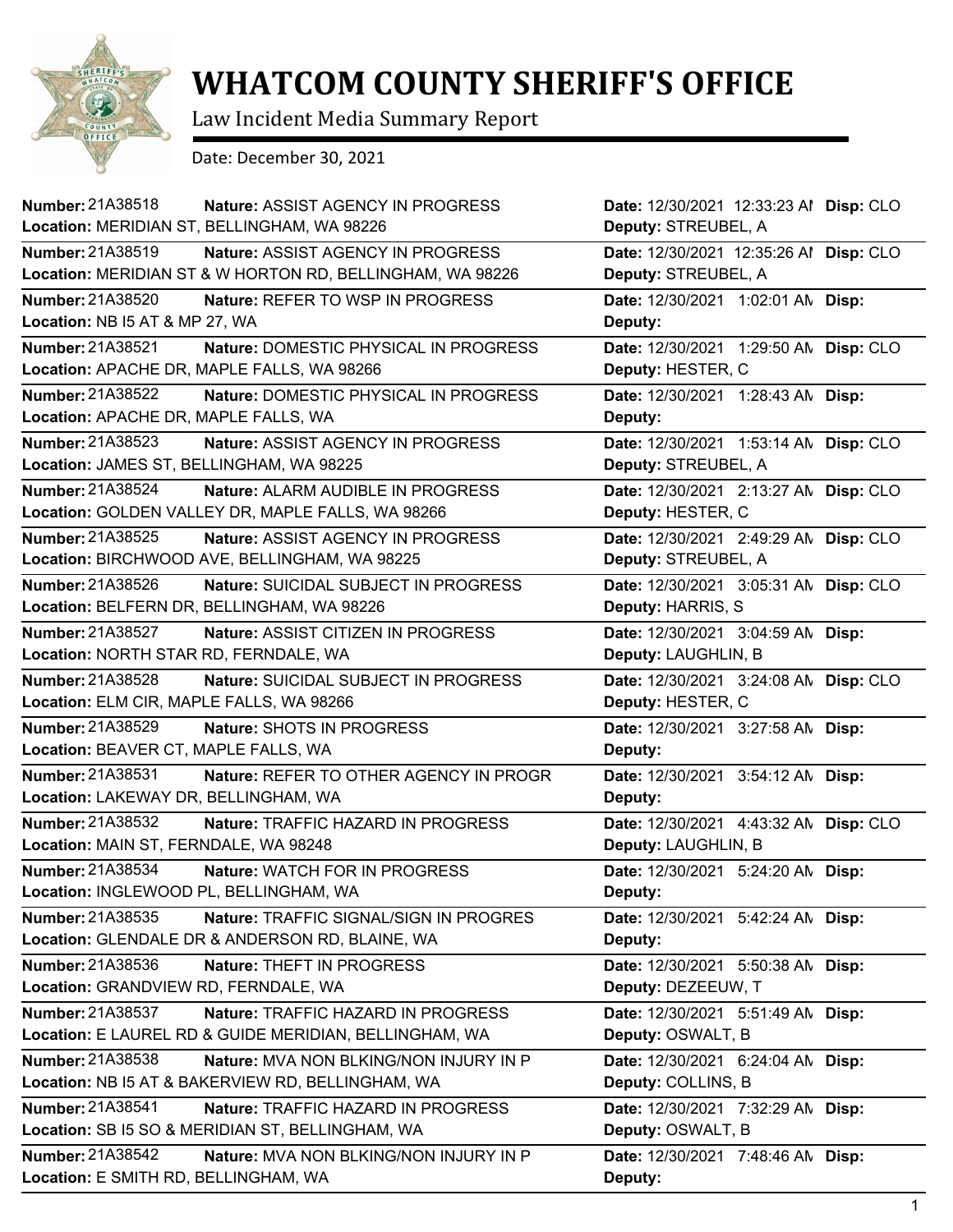| Number: 21A38543<br>Nature: PARKING PROBLEM IN PROGRESS          | Date: 12/30/2021 8:52:04 AN Disp: CLO  |
|------------------------------------------------------------------|----------------------------------------|
| Location: MT BAKER HWY, EVERSON, WA 98247                        | Deputy: BROWN, K                       |
| Number: 21A38544<br>Nature: FOLLOW UP                            | Date: 12/30/2021 8:54:14 AN Disp: CLO  |
| Location: CHISHOLM TRL, MAPLE FALLS, WA 98266                    | Deputy: LOREEN, J                      |
| Number: 21A38545<br>Nature: VANDALISM COLD CALL                  | Date: 12/30/2021 9:32:45 AN Disp:      |
| Location: APACHE DR, MAPLE FALLS, WA                             | Deputy: JONES, K                       |
| Number: 21A38546<br>Nature: FRAUD COLD CALL                      | Date: 12/30/2021 9:57:13 AN Disp: CLO  |
| Location: SUDDEN VALLEY DR, BELLINGHAM, WA 98229                 | Deputy: THOMPSON, J                    |
| Number: 21A38547<br>Nature: SUSPICIOUS CIRCUMSTANCES COLD        | Date: 12/30/2021 10:10:49 Al Disp: CLO |
| Location: SANTA FE TRL, MAPLE FALLS, WA 98266                    | Deputy: LOREEN, J                      |
| Number: 21A38548<br>Nature: Not available.                       | Date: 12/30/2021 10:12:51 Al Disp:     |
| Location: 1ST ST, DEMING, WA                                     | Deputy:                                |
| Number: 21A38549<br>Nature: WELFARE CHECK IN PROGRESS            | Date: 12/30/2021 10:27:48 Al Disp: CLO |
| Location: CEDARVILLE RD, BELLINGHAM, WA 98226                    | Deputy: JONES, K                       |
| Number: 21A38550<br>Nature: REFER TO OTHER AGENCY IN PROGR       | Date: 12/30/2021 10:37:44 Al Disp:     |
| Location: CURTIS RD & RURAL AV, BELLINGHAM, WA                   | Deputy:                                |
| <b>Number: 21A38551</b><br>Nature: VEHICLE THEFT IN PROGRESS     | Date: 12/30/2021 11:07:21 Al Disp: ACT |
| Location: GUIDE MERIDIAN, LYNDEN, WA                             | Deputy: JONES, K                       |
| Number: 21A38554<br>Nature: SUSPICIOUS CIRCUMSTANCES COLD        | Date: 12/30/2021 11:50:14 Al Disp: CLO |
| Location: NOOKSACK RD, EVERSON, WA 98247                         | Deputy: BROWN, K                       |
| Number: 21A38557<br>Nature: REFER TO OTHER AGENCY IN PROGR       | Date: 12/30/2021 12:21:49 PI Disp:     |
| Location: KENDALL RD & REESE HILL RD, SUMAS, WA                  | Deputy:                                |
| Number: 21A38558<br>Nature: DOMESTIC PHYSICAL COLD CALL          | Date: 12/30/2021 12:30:32 PI Disp: CLO |
| Location: ALDRICH RD, BELLINGHAM, WA 98226                       | Deputy: DEZEEUW, T                     |
|                                                                  |                                        |
| <b>Number: 21A38559</b><br>Nature: SUSPICIOUS PERSON IN PROGRESS | Date: 12/30/2021 12:36:41 PI Disp: CLO |
| Location: E AXTON RD, BELLINGHAM, WA 98226                       | Deputy: JONES, K                       |
| Number: 21A38560<br>Nature: WELFARE CHECK IN PROGRESS            | Date: 12/30/2021 12:43:50 PI Disp: CLO |
| Location: BIRCH BAY LYNDEN RD, CUSTER, WA 98240                  | Deputy: DEZEEUW, T                     |
| Number: 21A38561<br>Nature: JUVENILE PROBLEM IN PROGRESS         | Date: 12/30/2021 12:51:49 PI Disp: CLO |
| Location: ELM CIR, MAPLE FALLS, WA 98266                         | Deputy: RATHBUN, R                     |
| Number: 21A38562<br>Nature: TRAFFIC HAZARD IN PROGRESS           | Date: 12/30/2021 1:08:36 PM Disp:      |
| Location: H STREET RD & KETTLE WA, BLAINE, WA                    | Deputy:                                |
| Number: 21A38563<br>Nature: ASSIST CITIZEN COLD CALL             | Date: 12/30/2021 1:06:47 PM Disp: CLO  |
| Location: BROWNSVILLE DR, BELLINGHAM, WA 98226                   | Deputy: HENTZ, J                       |
| Number: 21A38564<br>Nature: TRAFFIC HAZARD IN PROGRESS           | Date: 12/30/2021 1:15:23 PN Disp: CLO  |
| Location: NORTHWEST DR & TROUT LAKE DR, BELLINGHAM, WA 98226     | Deputy: PAZ, A                         |
| Number: 21A38565<br>Nature: FRAUD COLD CALL                      | Date: 12/30/2021 1:38:59 PM Disp:      |
| Location: BAILEY WA, FERNDALE, WA                                | Deputy: DEZEEUW, T                     |
| Number: 21A38566<br>Nature: WELFARE CHECK IN PROGRESS            | Date: 12/30/2021 1:41:18 PM Disp:      |
| Location: LAKE WHATCOM BL, BELLINGHAM, WA                        | Deputy: THOMPSON, J                    |
| Number: 21A38567<br>Nature: ASSIST CITIZEN IN PROGRESS           | Date: 12/30/2021 1:46:55 PN Disp: CLO  |
| Location: MT BAKER HWY, DEMING, WA 98244                         | Deputy: JONES, K                       |
| Number: 21A38570<br>Nature: NEIGHBORHOOD DISPUTE IN PROGRE       | Date: 12/30/2021 2:09:51 PM Disp:      |
| Location: DINKEL RD, BELLINGHAM, WA                              | Deputy: JONES, K                       |
| Number: 21A38572<br>Nature: PROPERTY FOUND COLD CALL             | Date: 12/30/2021 2:24:27 PM Disp: CLO  |
| Location: MITCHELL WAY, BELLINGHAM, WA 98226                     | Deputy: STRAND, E                      |
| Number: 21A38575<br>Nature: ASSIST AGENCY IN PROGRESS            | Date: 12/30/2021 2:30:54 PM Disp:      |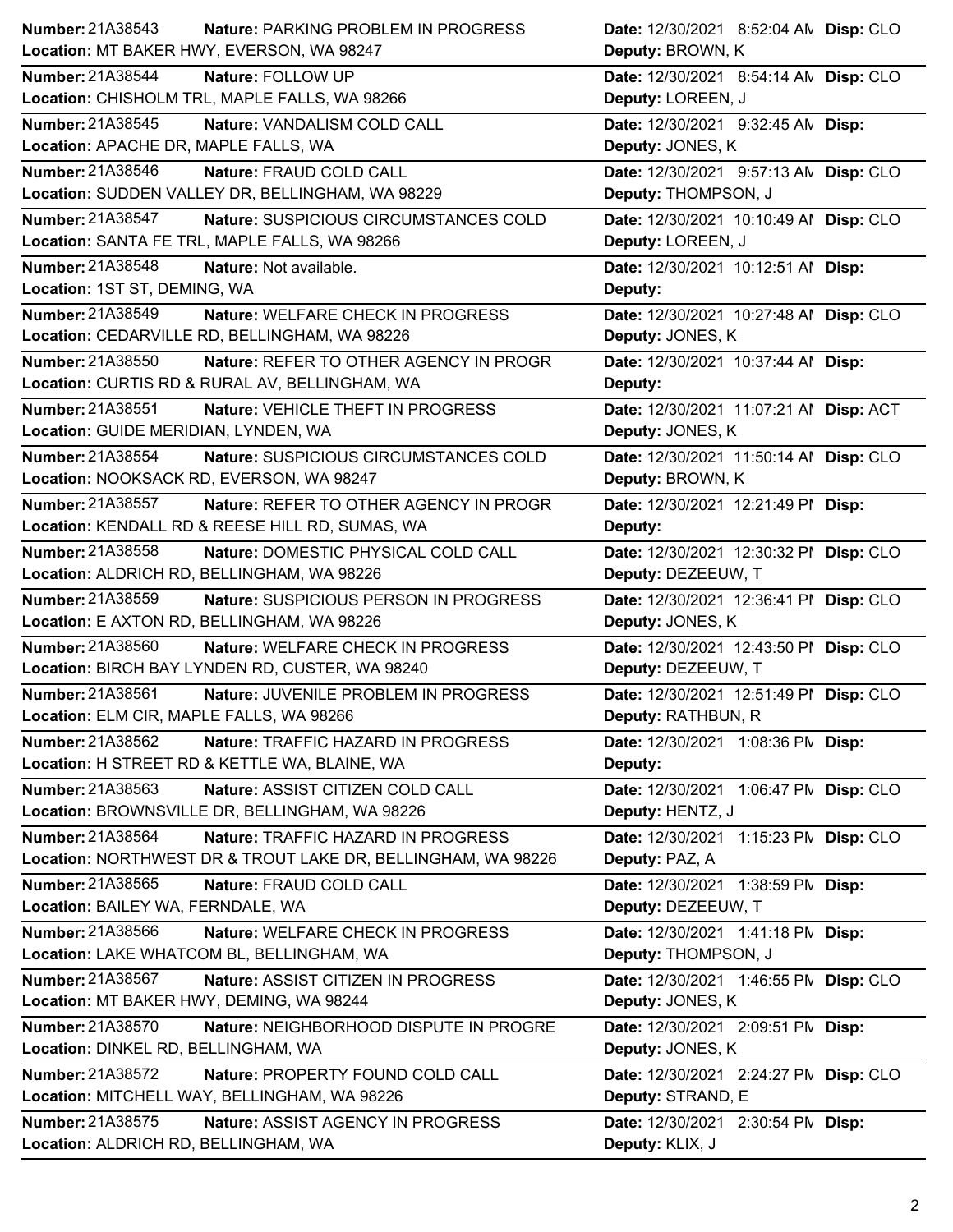| <b>Number: 21A38577</b><br>Nature: TRAFFIC HAZARD IN PROGRESS                                           | Date: 12/30/2021 2:41:54 PM Disp: CLO                         |
|---------------------------------------------------------------------------------------------------------|---------------------------------------------------------------|
| Location: GRANDVIEW RD, FERNDALE, WA 98248                                                              | Deputy: BAUMAN, L                                             |
| <b>Number: 21A38578</b><br>Nature: TRAFFIC HAZARD IN PROGRESS                                           | Date: 12/30/2021 2:42:09 PM Disp: CLO                         |
| Location: W SMITH RD, BELLINGHAM, WA 98226                                                              | Deputy: WOOD, B                                               |
| <b>Number: 21A38580</b><br>Nature: ASSIST CITIZEN IN PROGRESS                                           | Date: 12/30/2021 2:52:17 PM Disp: CLO                         |
| Location: HARBORVIEW RD, BLAINE, WA 98230                                                               | Deputy: VANDYKE, F                                            |
| Number: 21A38581<br>Nature: WHATCOMM RECORD IN PROGRESS                                                 | Date: 12/30/2021 3:00:55 PM Disp:                             |
| Location: SCHORNBUSH RD, DEMING, WA                                                                     | Deputy:                                                       |
| Number: 21A38582<br>Nature: ALARM AUDIBLE IN PROGRESS                                                   | Date: 12/30/2021 3:05:22 PM Disp:                             |
| Location: W BADGER RD, LYNDEN, WA                                                                       | Deputy:                                                       |
| Number: 21A38583<br>Nature: WELFARE CHECK IN PROGRESS                                                   | Date: 12/30/2021 3:21:29 PM Disp: CLO                         |
| Location: HILLTOP DR, SEDRO WOOLLEY, WA                                                                 | Deputy: WRIGHT, M                                             |
| Number: 21A38585<br>Nature: ALARM AUDIBLE IN PROGRESS                                                   | Date: 12/30/2021 3:30:25 PM Disp:                             |
| Location: OLD GUIDE RD, BELLINGHAM, WA                                                                  | Deputy:                                                       |
| Number: 21A38587<br>Nature: TRAFFIC HAZARD COLD CALL                                                    | Date: 12/30/2021 4:24:16 PN Disp: ACT                         |
| Location: OREGON TRL & LITTLE BIG HORN RD, MAPLE FALLS, WA 98266                                        | Deputy: LOREEN, J                                             |
| Number: 21A38589<br>Nature: TRAFFIC STOP                                                                | Date: 12/30/2021 4:41:01 PN Disp: CLO                         |
| Location: E SUNSET DR & RACINE ST, BELLINGHAM, WA 98226                                                 | Deputy: BAUMAN, L                                             |
| Number: 21A38590<br>Nature: HOT ROD IN PROGRESS                                                         | Date: 12/30/2021 4:54:01 PM Disp: CLO                         |
| Location: HARBOR DR & CALIFORNIA TRL, BLAINE, WA 98230                                                  | Deputy: OSBORN, D                                             |
| <b>Number: 21A38592</b><br><b>Nature: ASSIST CITIZEN IN PROGRESS</b>                                    | Date: 12/30/2021 4:58:16 PM Disp:                             |
| Location: BLACK MOUNTAIN LN, MAPLE FALLS, WA                                                            | Deputy: WOOD, B                                               |
| Number: 21A38594<br><b>Nature: WATCH FOR IN PROGRESS</b>                                                | Date: 12/30/2021 5:07:38 PM Disp:                             |
| Location: EVERSON GOSHEN RD & SMITH RD, BELLINGHAM, WA                                                  | Deputy:                                                       |
| Number: 21A38595<br>Nature: REFER TO WSP IN PROGRESS                                                    | Date: 12/30/2021 5:08:20 PM Disp:                             |
| Location: E POLE RD, LYNDEN, WA                                                                         | Deputy:                                                       |
|                                                                                                         |                                                               |
| Number: 21A38596<br>Nature: TRAFFIC HAZARD IN PROGRESS                                                  | Date: 12/30/2021 5:12:08 PN Disp: CLO                         |
| Location: GOODWIN RD & MASSEY RD, EVERSON, WA 98247                                                     | Deputy: BAUMAN, L                                             |
| Number: 21A38597<br>Nature: DOMESTIC ORDER VIOL IN PROGRES                                              | Date: 12/30/2021 5:15:43 PN Disp: CAA                         |
| Location: HILLTOP DR, SEDRO WOOLLEY, WA 98284                                                           | Deputy: WRIGHT, M                                             |
| Arrested: GREENE, ERICA L.<br>Age: 28                                                                   |                                                               |
| <b>Offenses: Resisting Arrest, Violation Court Order DV</b>                                             |                                                               |
| Number: 21A38598<br>Nature: TRAFFIC HAZARD IN PROGRESS                                                  | Date: 12/30/2021 5:18:04 PM Disp:                             |
| Location: TRAPLINE RD & CITY LIMITS, EVERSON, WA                                                        | Deputy: WOOD, B                                               |
| Number: 21A38599<br>Nature: MVA INJURY IN PROGRESS                                                      | Date: 12/30/2021 5:22:00 PN Disp: CLO                         |
| Location: BIRCH BAY LYNDEN RD, FERNDALE, WA 98248                                                       | Deputy: OSBORN, D                                             |
| Number: 21A38600<br>Nature: SUSPICIOUS CIRCUMSTANCES COLD                                               | Date: 12/30/2021 5:19:31 PM Disp: CLO                         |
| Location: COTTONWOOD AVE, BELLINGHAM, WA 98225                                                          | Deputy: INGERMANN, N                                          |
| Number: 21A38601<br><b>Nature: TRAFFIC HAZARD IN PROGRESS</b>                                           | Date: 12/30/2021 5:24:42 PM Disp:                             |
| Location: OREGON TR & KENDALL RD, MAPLE FALLS, WA                                                       | Deputy:                                                       |
| Number: 21A38602<br>Nature: WATCH FOR IN PROGRESS                                                       | Date: 12/30/2021 6:02:54 PM Disp:                             |
| Location: WILLEYS LAKE RD, FERNDALE, WA                                                                 | Deputy:                                                       |
| Number: 21A38603<br>Nature: VEHICLE ABANDONED IN PROGRESS                                               | Date: 12/30/2021 6:13:14 PM Disp: ACT                         |
| Location: OREGON TRL & LITTLE BIG HORN RD, MAPLE FALLS, WA 98266                                        | Deputy: RATHBUN, R                                            |
| Number: 21A38605<br>Nature: MVA BLOCKING IN PROGRESS                                                    | Date: 12/30/2021 6:21:23 PM Disp:                             |
| Location: OLD SAMISH RD, BELLINGHAM, WA                                                                 | Deputy: ASSINK, G                                             |
| Number: 21A38606<br>Nature: CIVIL PROBLEM IN PROGRESS<br>Location: THOMPSON RD, SEDRO WOOLLEY, WA 98284 | Date: 12/30/2021 6:44:30 PN Disp: CLO<br>Deputy: INGERMANN, N |